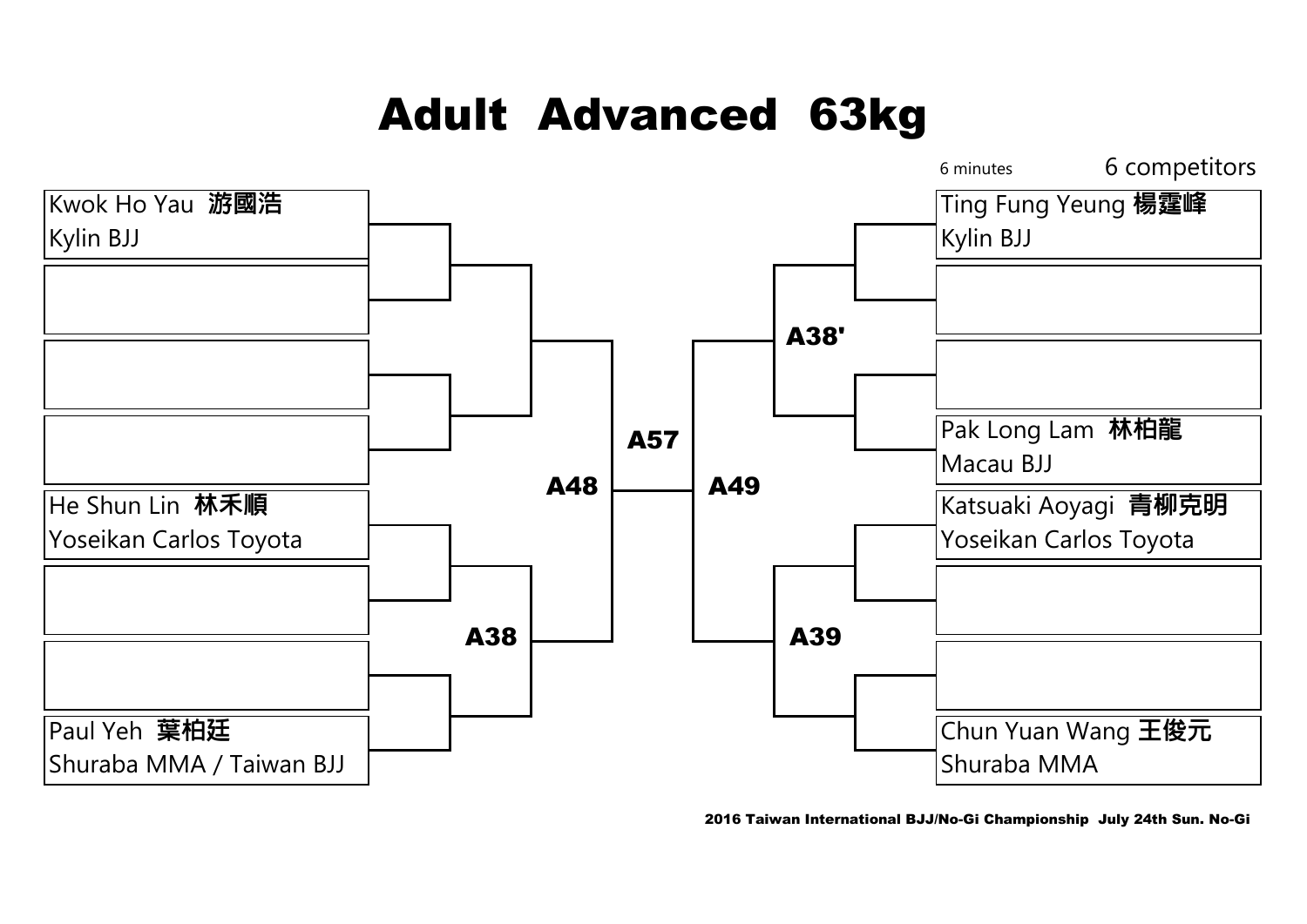# Adult Advanced 70kg



2016 Taiwan International BJJ/No-Gi Championship July 24th Sun. No-Gi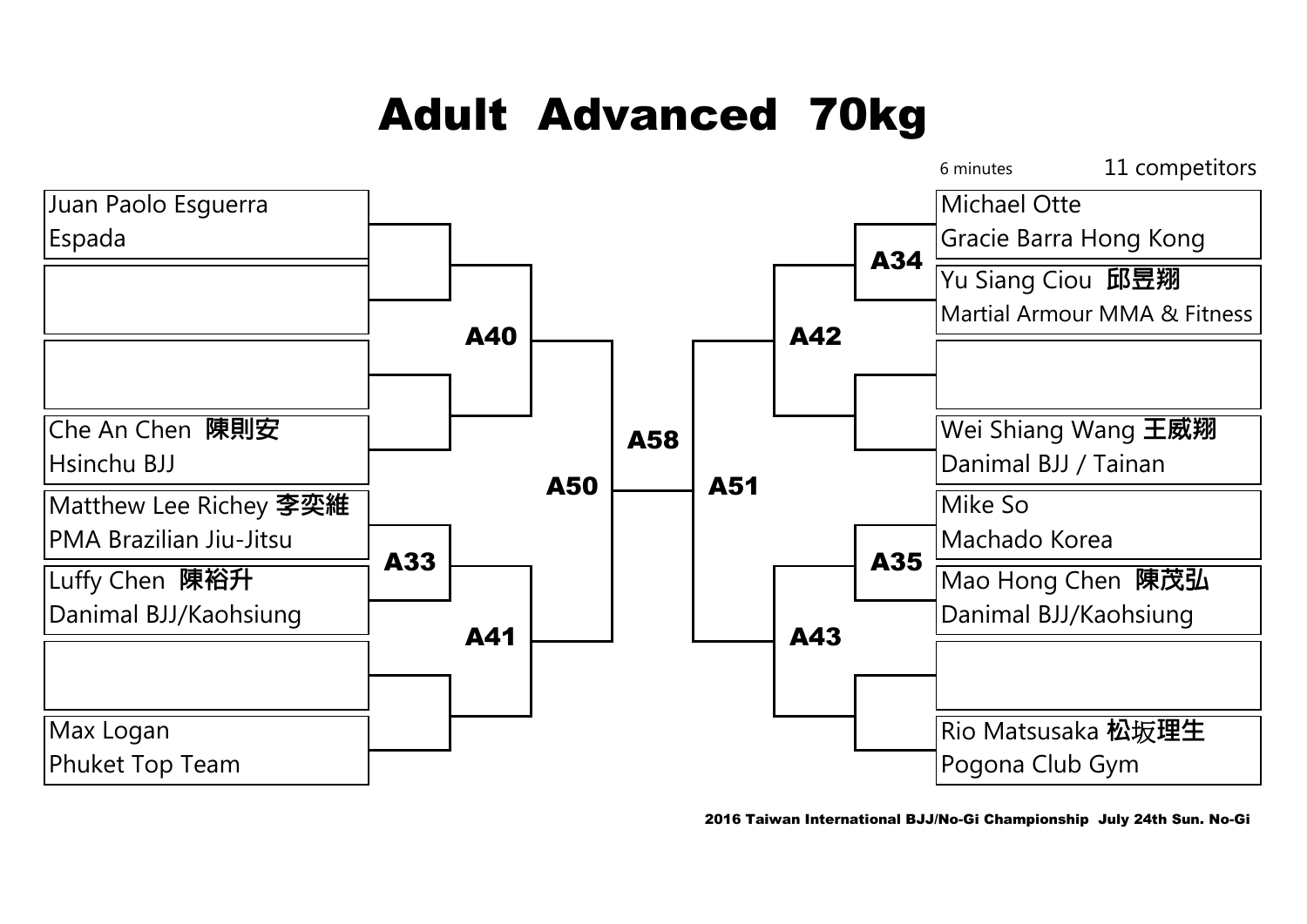## Adult Advanced 77kg



2016 Taiwan International BJJ/No-Gi Championship July 24th Sun. No-Gi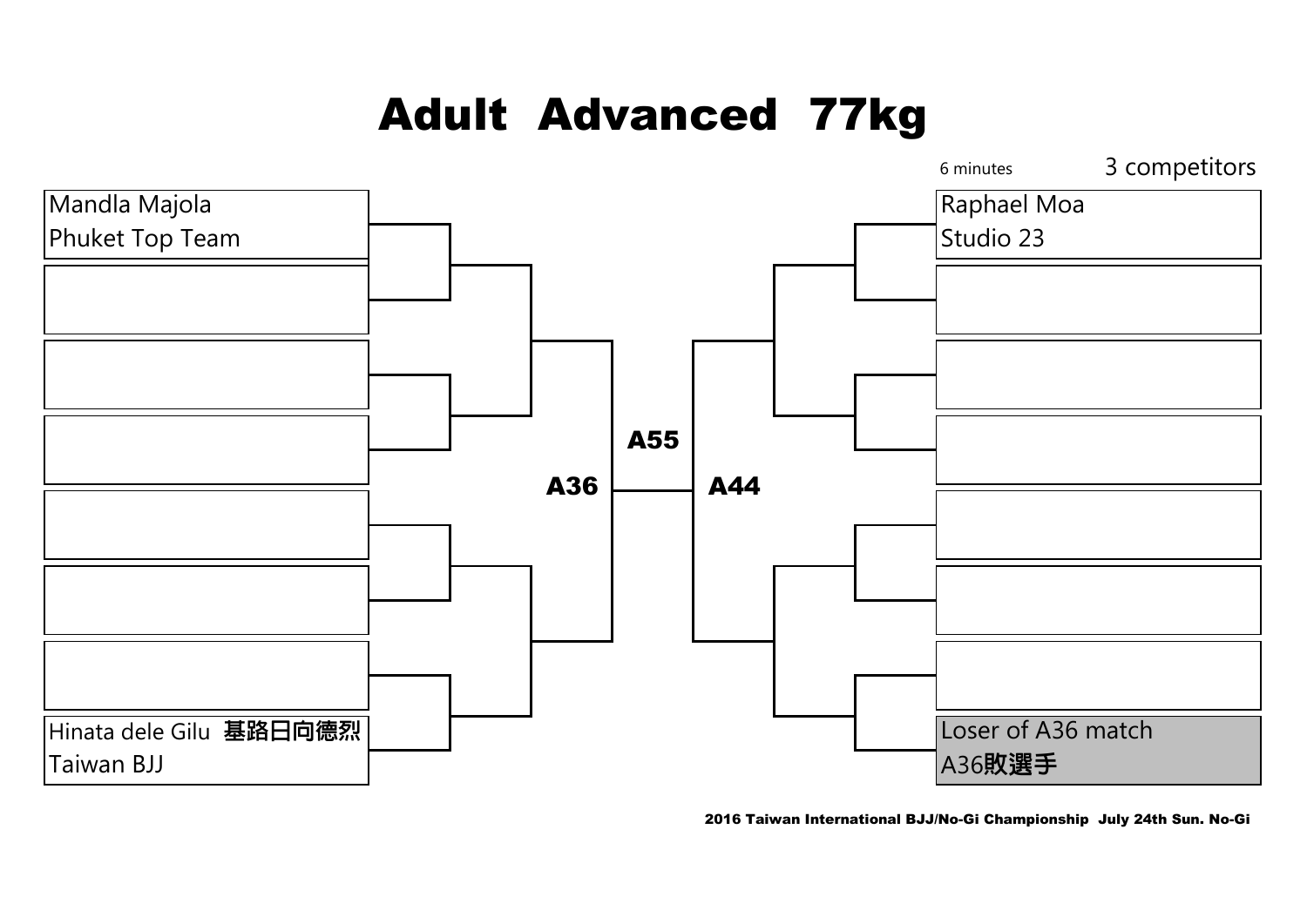## Adult Advanced 88kg



2016 Taiwan International BJJ/No-Gi Championship July 24th Sun. No-Gi